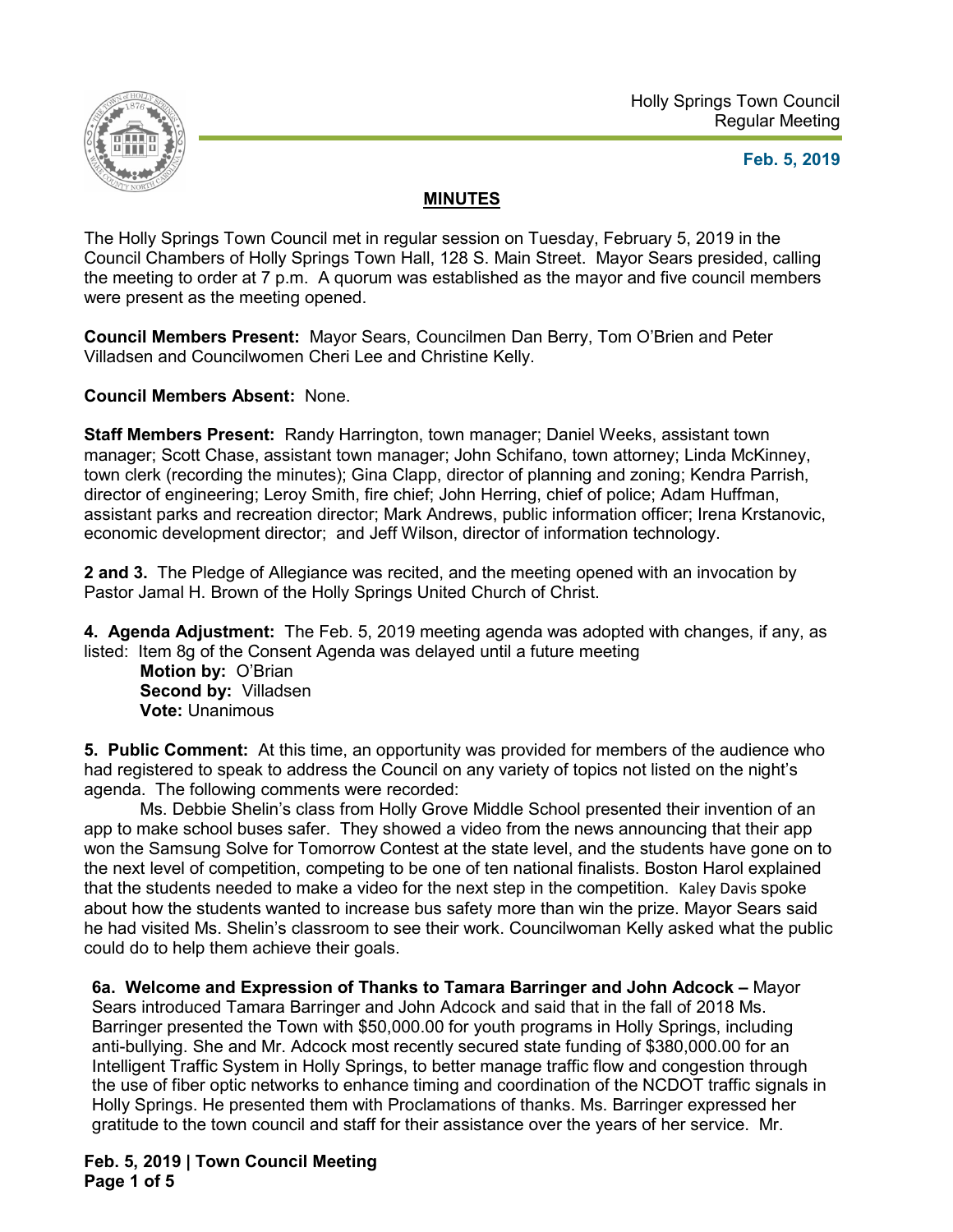Adcock said that he was a native of the area, that his family has been here since the 1890's and that he was grateful for the service of the Council to the Town.

**Action:** None.

**6b. Holly Springs Run Club Donation to Town –** The Holly Springs Run Club recognized the Holly Springs' Town Council, Police, and Parks and Recreation Departments for sponsoring and facilitating the third annual Holly Springs Half Marathon in November, 2018. Ryan Montelione, Holly Springs Half Marathon Director, presented a check for \$15,000 to the Holly Springs Parks & Recreation Department for Town greenway improvements. They showed a short video clip about the Holly Springs Half Marathon which was voted the number one half marathon in Eastern NC. He said that this year they added a kids' run and over 175 kids ran around the field at Ting Park the day before the Half Marathon. He thanked their partners at Parks & Recreation and said that proceeds from last year \$1500 went to the Holly Springs Kiwanis Club; \$1500 went through the Rotary Club to the food cupboard; \$6000 went to scholarships, and they purchased a race chariot for a disabled runner.

Councilwoman Lee said that she had never heard any complaints regarding the half marathon, which is a tribute to how well it is run.

**6a. Holly Springs High School Athletic Teams Recognitions**. Girls' golf coach Brandon Britt spoke about the successes of the team, with girls going to regionals and conference, and said how much they supported each other as a team. He named several key players, but emphasized how much the team spirit meant to him and the team.

Boy's soccer – Mayor Sears said that 2018-19 will go down as best in school history for boys' soccer. The team had set school records for number of wins, number of conference games played, won the first conference championship in school history and hosted a playoff game for the first time in history. Coach Joey Will had each of the players present introduce himself.

Football – Coach Robert Furth said that they thank Mr. Pittman and Coach Whitesell for their support. He then thanked the parents, staff, and community for their support. Most of the players who attended are returning next year, and they are looking forward to an even better season then. Mayor Sears congratulated them and said that they were the 2018 Conference champions; the first team in school history to go 5-0; the first to play in the second round of the playoffs and the first to host a playoff game;

**7a. LaunchHOLLYSPRINGS Update:** Mr. Bob Shimmel provided the Council with an update on the LaunchHOLLYSPRINGS program. He said that Holly Springs is an entrepreneurial town; and explained how the entrepreneurs benefit Holly Springs. He thanked the Town for all that they have done in the past and reported on the results of last year's class of entrepreneurs. He also asked to be considered for a nonprofit grant this year.

Coucilwoman Lee thanked him for the great feedback and said that she has noticed businesses becoming more confident and vibrant after attending the program.

Mayor Sears asked Mr. Shimmel to keep the Town posted, especially as to graduation dates.

**Action:** None.

**8. Consent Agenda:** The Council approved a motion to approve all items on the Consent Agenda. The motion carried following a motion by Councilman O'Brien, a second by Councilman Berry / Villadsen and a unanimous vote. The following actions were affected:

**Feb. 5, 2019 | Town Council Meeting Page 2 of 5**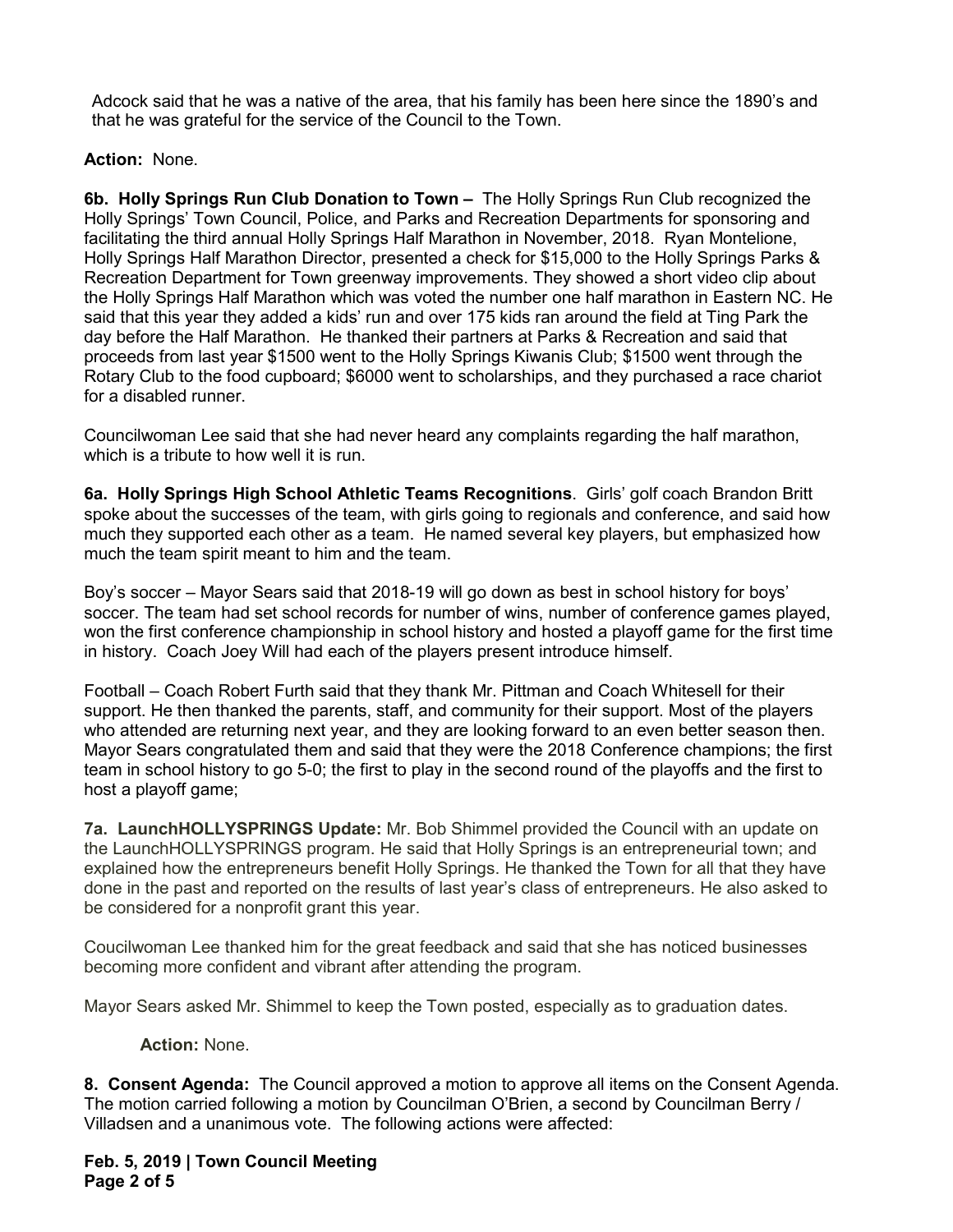8a. Minutes – The Council approved minutes of the Board's meetings held Jan. 15, 2019 and Jan. 30, 2019.

8b. Hydrant Water Meter Rental Policy. - The Council adopted Policy P-046 regarding portable water meter rentals for bulk water purchase. *A copy of the policy is attached to these minutes.*

8c. Budget Amendment, \$41,193 – The Council adopted an amendment to FY 2018-19 budget to move \$41,193 from Insurance proceeds Account 10 340.07 (transfer out) to Finance Contract Services Account 10 413 12.05 (transfer in) for Internal Controls and Cost Allocation Studies. *A copy of budget amendment is attached to these minutes.* 

8d. Surplus of Duty Weapon for Retiring LEO Sergeant Alan Ray Tyndall – The Council adopted Resolution 19-05 declaring a Glock 17, 9mm, Serial Number ZTZ762 to be surplus. *A copy of Resolution 19-05 is attached to these minutes.*

8e. Resolution 19-06 – The Council adopted Resolution #19-06 directing the Town Clerk to investigate the sufficiency of annexation petition 19-01 and set public hearing for Tuesday, February 19, 2019 *A copy of Resolution 19-06 and map are attached to these minutes.*

8f. Amendment to 2018 Market Infrastructure Reimbursement Agreement – The Council approved an amendment to previously approved Infrastructure Construction and Reimbursement Agreement for 2018 Market.

8g. Fiber Surplus, Fiber Donation and Licensing, and Colocation Agreements - The Council approved the Fiber Surplus, Fiber Donation and License, and Colocation Agreements with Ting Internet.

8h. Renewal of Landscaping Contract - The Council approved a contract with Greenscapes for the annual maintenance of pump stations' landscaping.

8i. Adopt Water Shortage Response Plan - The Council adopted Resolution 19-07, a Resolution to Approve Water Shortage Response Plan. *A copy of Resolution 19-07 is attached to these minutes.*

8j. Main Street Extension (08-035) CEI Contract Amendment for Village Walk Signal – The Council approved a contract amendment to recapture \$33,532.61 in unused funds previously approved for NC 55 Bypass/Avent Ferry Road (13-027) project on original contract and approve \$30,131.61 in additional funding for the construction administration of the Main Street Extension (08-035) Village Walk Signal.

## **9a. Norris-Holland-Hare House**

Planning Director Gina Clapp said that this was the oldest house in Holly Springs, dating from1805. It has documented use during the Civil War and has seen other historical events. The Town wants to get the house back to its former glory by selling it to someone who will renovate it to be a single family home and look as it did when built.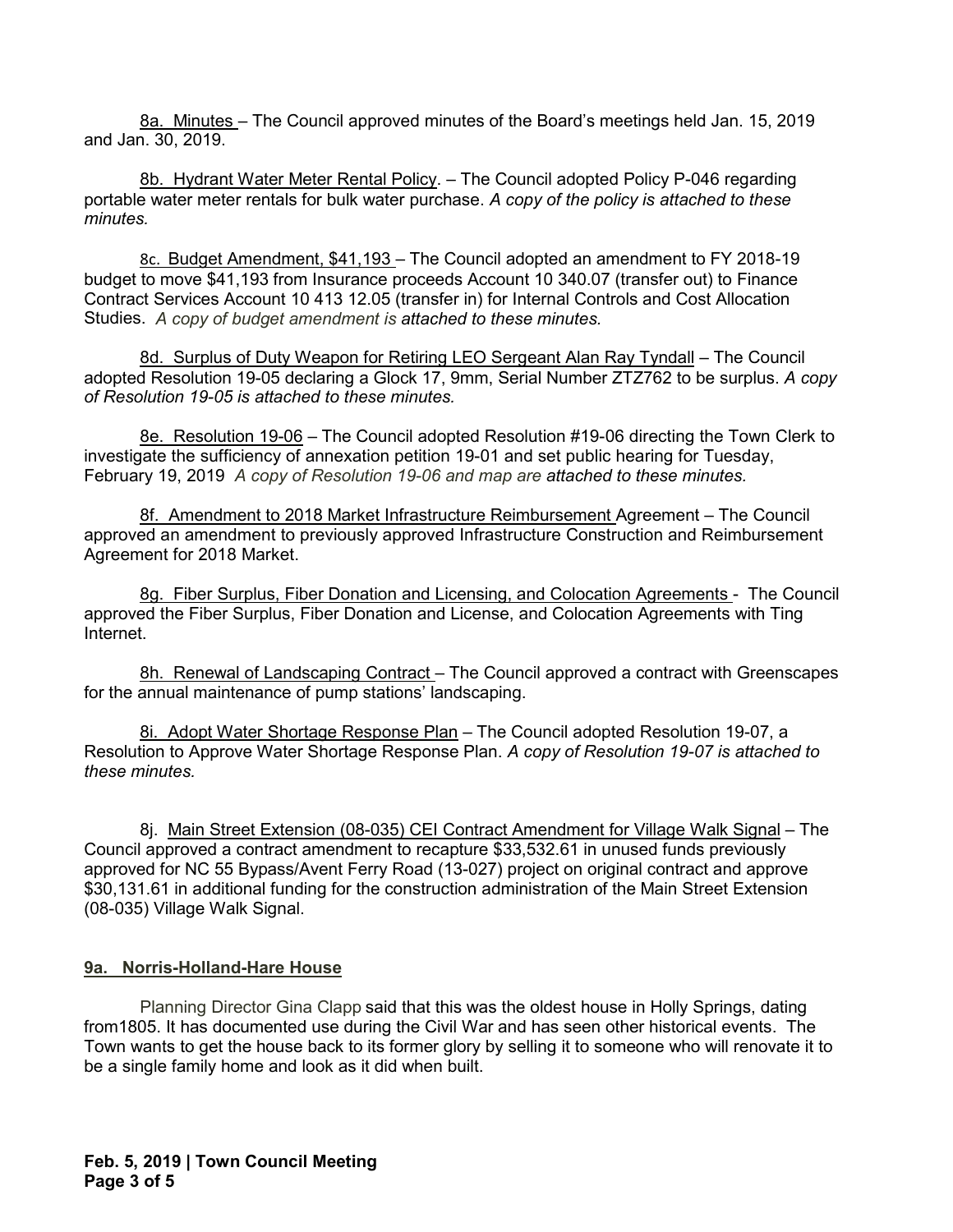Councilwoman Kelly asked Ms. Clapp to explain the background of the Town's interest in the house. Ms. Clapp said that descendants of the Norris' Holland's and Hares still live in the area. They shared stories and memories with the town staff. Some of the great-grandchildren of the original owners lived in the house in 2004. The bricks on the fire places were made from clay found on the property. Some of the woodwork was made from trees that grew on the property. The heirs remember shelling pecans on the front porch, and a closet on the first floor where home-preserved meat was stored. Family members are happy that the house will be preserved as a single family home.

Councilwoman Lee commented that she had noticed the historic sign by the house, talking about Mr. Norris. There is also a historic marker that will be going on the property soon.

Town attorney John Schifano explained that the Town will advertise for bids for 30 days; once a bid is received the amount will be advertised and an upset that bid can be placed within ten days. This process continues until a 10 day period passes with no further upset bids.

**Action:** The Council approved a motion to authorize Town staff to advertise the Norris-Holland-Hare House and property as available for bid, and set a minimum bid price of \$60k

**Motion by:** O'Brien **Second by:** Lee **Vote:** Unanimous

**9b. Traffic Signal Design for Green Oaks Parkway and New Hill Road –** Ms. Parrish explained that the Town has been in conversation with the NCDOT regarding a traffic signal at Green Oaks Parkway and New Hill Road, and that the traffic volumes are getting close to meeting the warrants. The agreed upon plan with NCDOT is for the Town to move forward with the signal and by the time the signal is designed and permitted the volumes will be confirmed and the Town hopes the signal will be approved for construction. If the volumes do not meet the threshold then the Town will hold the plans and continue to check until the volumes do meet the warrants.

Fifty-four percent of the funding comes from developers in the area. The design and DOT approval take from 90 to 120 days. At that time they check signal warrants to see if the volumes have been met.

Councilwoman Kelly asked how contractors are chosen. Ms. Parrish explained that certain jobs must be qualification based. She stated that the town has a consultant selection policy which follows the state law known as the "Mini Brooks Act" which prohibits the town from soliciting work from engineers, architects, and surveyors based on price. According to the policy, Ms. Parrish stated, the town lists projects to qualified firms on a periodic basis and maintains an approved list of engineers to choose from who express an interest and competency in the particular field. Consultants are chosen based on their prior experience with the town generally and experience as a whole. Staff does try to go through the list and get diversity for projects, but particularly when they need something quickly they go to someone who has done it before with a design professional that the town has had positive experience with. In this particular case, the selected vendor had done extensive work in the area prior and in lieu of trying to get another vendor up to speed, staff is recommending Kimey Horne for the work.

**Action:** The Council approved a motion award a contract to Kimley Horn and Associates in the amount of \$16,500 for the design of a signal at the intersection of Green Oaks Parkway and New Hill Road.

**Feb. 5, 2019 | Town Council Meeting Page 4 of 5**